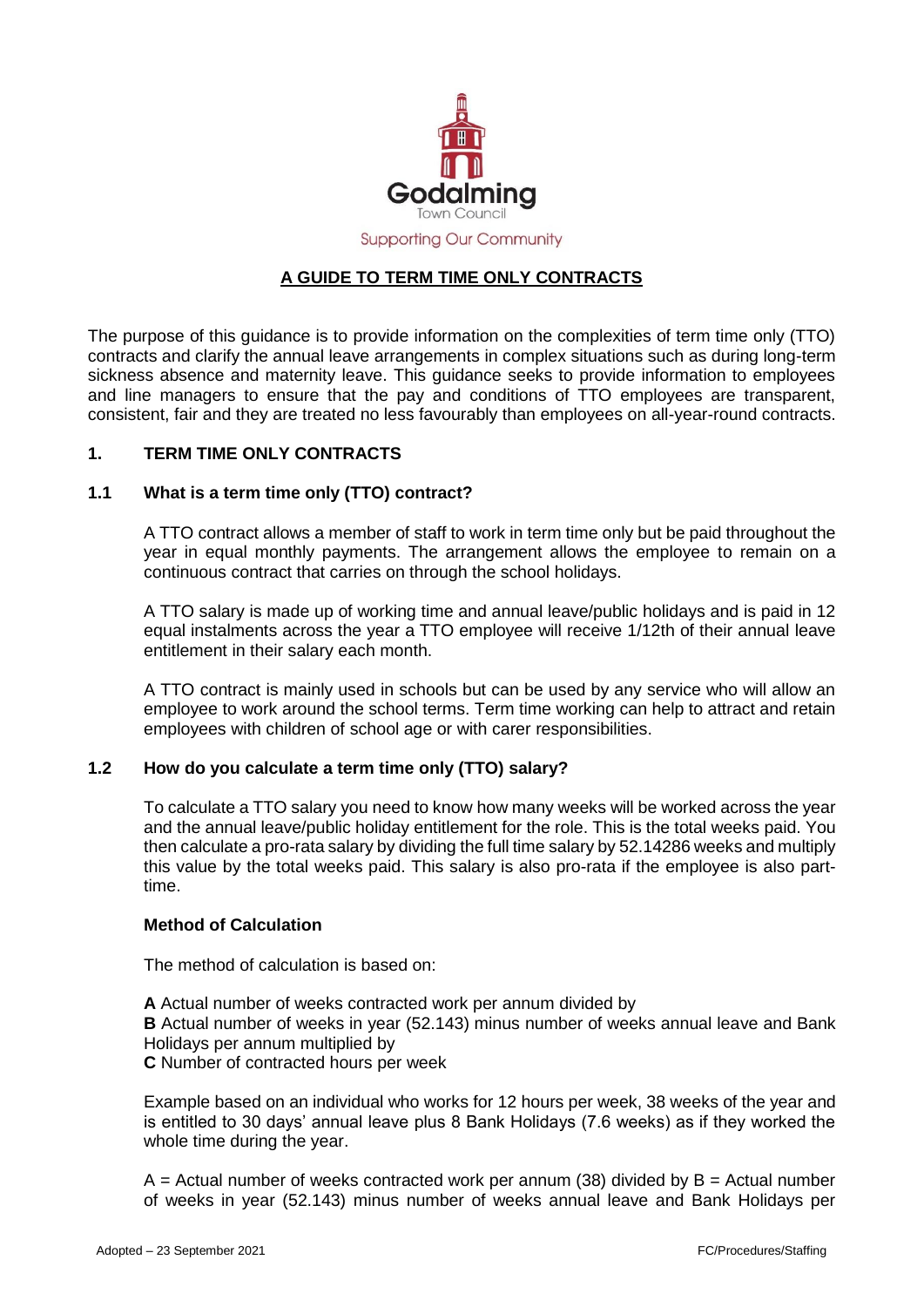annum leave per annum  $(7.6) = 44.543$  Multiplied by C = Number of contracted hours per week (12) A/B x C = hours payable. Therefore:  $38 (A)/ 44.543(B) \times 12 (C) = 10.237$  hours payable for 52 weeks of the year.

### **1.3 How do you know what the entitlement is for annual leave and public holidays?**

Annual leave entitlement is determined by the nationally agreed terms and conditions stated in an employee's particulars of employment. These will be either based on the National Joint Council national agreement on pay and conditions of service for local government services (The Green Book) or The Joint Negotiating Committee for Youth and Community Workers national agreement on pay and conditions (The Pink Book).

In addition there are normally 8 public holidays in a leave year. TTO employees are entitled to a pro-rata allocation of public holidays that occur during the leave year. This entitlement is unaffected by whether the public holiday occurs on a normal working day for the employee.

The annual leave entitlement and public holidays are incorporated into the annual salary and divided into 12 equal monthly payments throughout the year to ensure the employee receives regular payments and has paid time off work (see point 1.2).

### **1.4 What is the annual leave year for TTO staff?**

In GTC contracts, the annual leave year starts on 1 April to 31 March each year.

### **1.5 When do staff on TTO contracts take annual leave?**

TTO staff take their annual leave during school holidays. They do not need to specify when they are taking annual leave. TTO staff receive payment for annual leave in their TTO salary and they receive 1/12th of their total TTO salary each month.

### **1.6 What is the maximum number of weeks a TTO contract can be set up for?**

The standard weeks per year for a TTO contract are 38 weeks' working time. There is flexibility to increase this and still have a TTO contract, so long as the working time and holiday do not equal or exceed 52 weeks.

If the employee works more than 38 weeks, the additional working weeks need to be agreed in advance by the line manager.

If in setting out a TTO contract the working weeks plus their annual leave entitlement exceeds 52 then the number of working weeks needs to be reduced to accommodate the correct annual leave entitlement. If the total is equal to 52 weeks then the contract is not TTO, it is a standard all year round contract.

## **1.7 What happens to holiday pay if a TTO employee leaves before the end of a holiday year?**

There will inevitably be situations whereby employees leave employment mid-year. Therefore the Finance & Corporate Services Officer will need to make some calculations to ensure that no over or under payment of both salary and holiday pay occurs. The employee will be informed of any under or over payment to be made.

### **1.8 If a TTO employee resigns and leaves at the end of term (e.g. summer term, Christmas, Easter etc.), when will they be paid until?**

TTO employees should give notice in accordance to their contract of employment when resigning from their post. If the employee leaves before the last day of term, then a calculation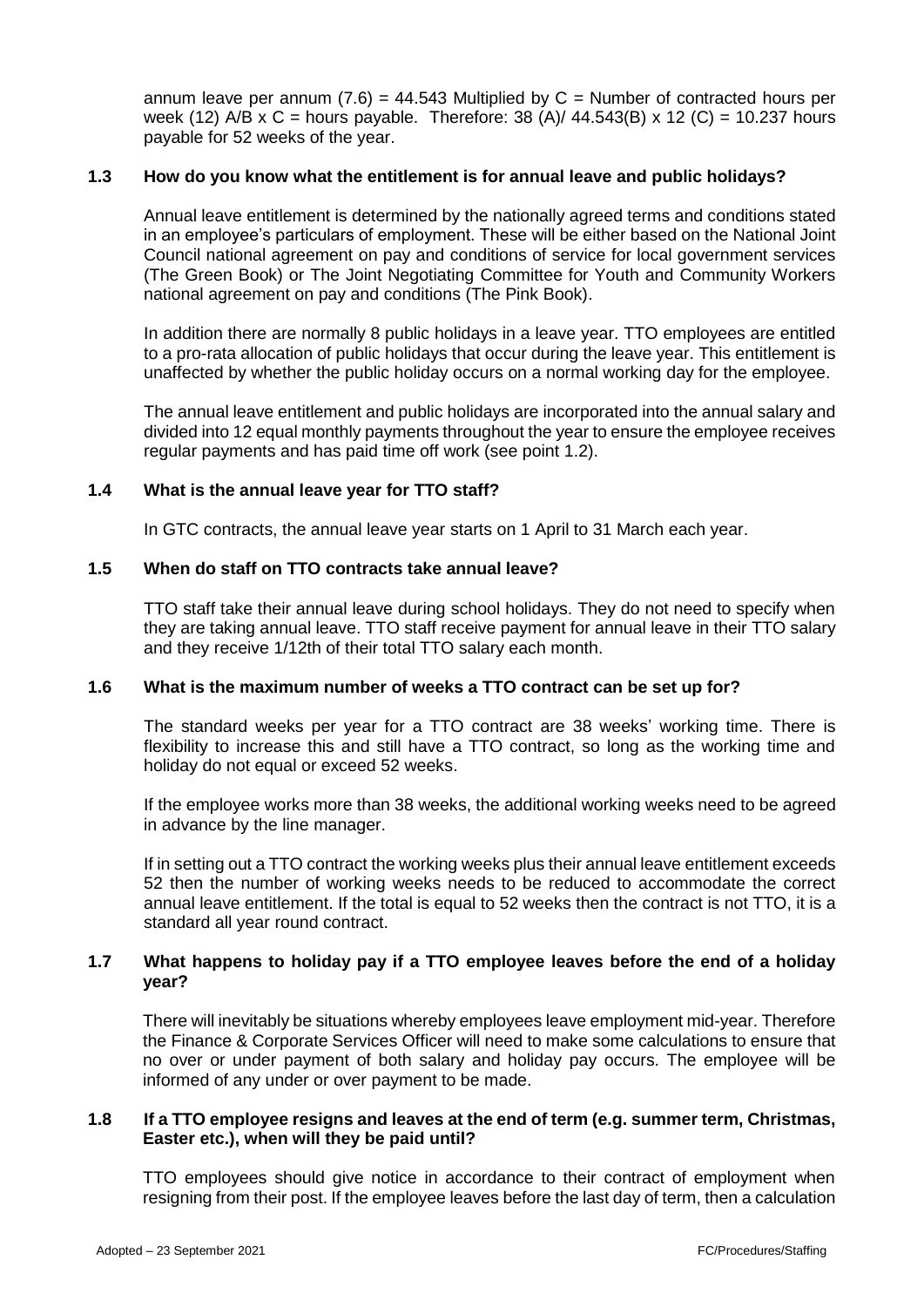will need to be undertaken by the Finance & Corporate Services Officer to determine if the employee has been paid the correct amount of salary at this point and also if any holiday pay is due or owed based on their last day of employment.

### **1.9 How is redundancy pay for TTO employees calculated?**

When calculating a week's pay for the purposes of redundancy pay for a TTO employee, the calculation should be based on the number of weeks actually worked (including the paid leave) by the employee.

### **1.10 What happens to annual leave when a TTO employee is on jury service?**

The usual jury service guidelines should be followed when a TTO employee is called up for jury service. Employees are paid at their usual rate throughout jury service which includes the holiday pay element. If jury service coincides with school closure periods, the line manager will need to check if there have been enough school closure periods to accommodate their annual leave allowance. If not, they should be allowed to take their annual leave at a later date.

### **1.11 What happens with the early May Bank Holiday which is usually outside of school closure dates?**

TTO employees receive payment for eight days for bank holidays (pro-rata) which are incorporated into the salary calculations for term time employees. This entitlement is unaffected by whether the public holiday occurs on a normal working day for the employee. This will be accounted for in the pay calculation. Although the employee who usually works on a Monday will benefit to the day off compared to employees who work later in the week, both employees are paid the same.

### **1.12 What happens to annual leave on maternity /adoption leave?**

Employees continue to accrue contractual annual leave and bank holiday entitlement throughout both ordinary and additional maternity leave, whether on the paid or unpaid element of maternity leave. A woman who takes maternity leave must be able to take her annual leave at a time outside her maternity leave. Term time only employees are normally required to take their leave in periods of school closure. The line manager should calculate the number of hours / days of paid leave that the employee has taken at the point at which they go on maternity leave.

If the maternity leave spans across two leave years, the calculation will need to be done for each leave year and the totals added together. If, on a term-time only employee's return from maternity leave, there are insufficient school closure periods to accommodate the employee's outstanding statutory annual leave entitlement the employee must be allowed to take any remaining leave during term time.

For some employees, they may wish to use this just before their return to work. Where there is insufficient time on the employee's return before the end of the annual leave year to take the remaining annual leave, the employee must be allowed to carry over leave to the next leave year. An employee can be required to take this during the remaining periods of school closure after the employee's annual leave entitlement for that leave year has been accommodated. The same principles apply for adoption leave.

### **1.13 What happens if the employee does not return to work?**

If an employee does not return to work, the pay for any outstanding annual leave owed should be calculated by the Finance & Corporate Services Officer. This should be paid to the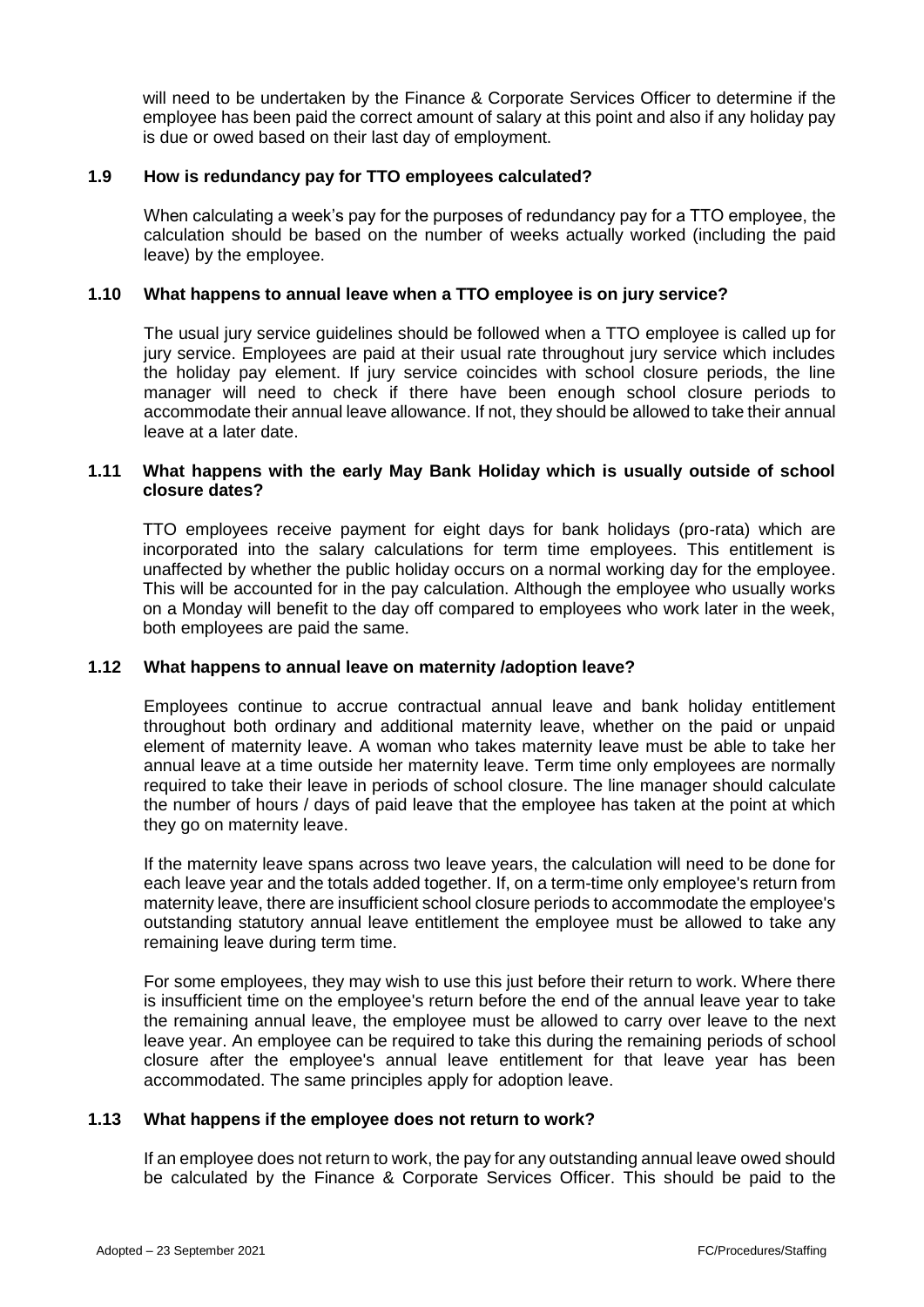employee or offset against any monies she may owe, for example due to the need to repay any occupational maternity pay.

### **2. SICKNESS ABSENCE**

Annual leave continues to accrue during sickness absence regardless of how long the employee is off sick or whether sick pay has been exhausted. Annual leave should be taken in the year that it is accrued therefore employees who have been on long-term sickness absence should be encouraged to take their remaining entitlement for the current year. No part of the sickness absence period can be treated as annual leave.

### **2.1 Can a TTO employee who is on sickness absence leave claim for annual leave they have been unable to take?**

There is some basic guidance from ACAS on annual leave and sickness absence which says that annual leave entitlement carries over if an employee is unable to take their annual leave due to sickness.

Where long-term sickness absence has prevented statutory annual leave from being taken before the end of the annual leave year, employees will be allowed to carry this forward to the new leave year to take this accrued holiday on their return to work. Employees should discuss with their line manager how accrued leave will be used. In some circumstances this may be used to facilitate a phased return but must be done so with the agreement of the employee.

Annual leave entitlement can be offset by any period of school closure that occurs in the leave year in question i.e. both before and after the sickness leave period. If on a TTO employee's return from sickness absence, there are insufficient school closure periods to accommodate the employees' outstanding annual leave entitlement, the employee must be allowed to take any remaining leave during term time.

When an absence extends across one leave year into the next, only outstanding accrued leave up to the statutory entitlement of 20 days can be carried forward (pro rata for part time employees).

### **2.2 Can an employee use annual leave whilst on sickness absence?**

In situations where an employee is on long-term sickness absence and requests annual leave to benefit their recovery, an employee can request to use annual leave without breaking their sickness absence. This may be particularly beneficial for employees who have entered a period of half or no pay.

Moving between sick leave and annual leave will not 'break' the sickness and must still be covered by an appropriate medical certificate and needs to be authorised in advance and recorded. In these circumstances further advice should be sought from the Council's HR advisers.

### **2.3 Can an employee on a TTO contract claim untaken annual leave?**

TTO employees are paid for the time they work and their annual leave each month as 1/12th of their total TTO salary.

If a TTO employee is on sickness absence leave, they can only claim **time off** for untaken annual leave if there are fewer non-working days in the leave year than their annual leave entitlement allows for.